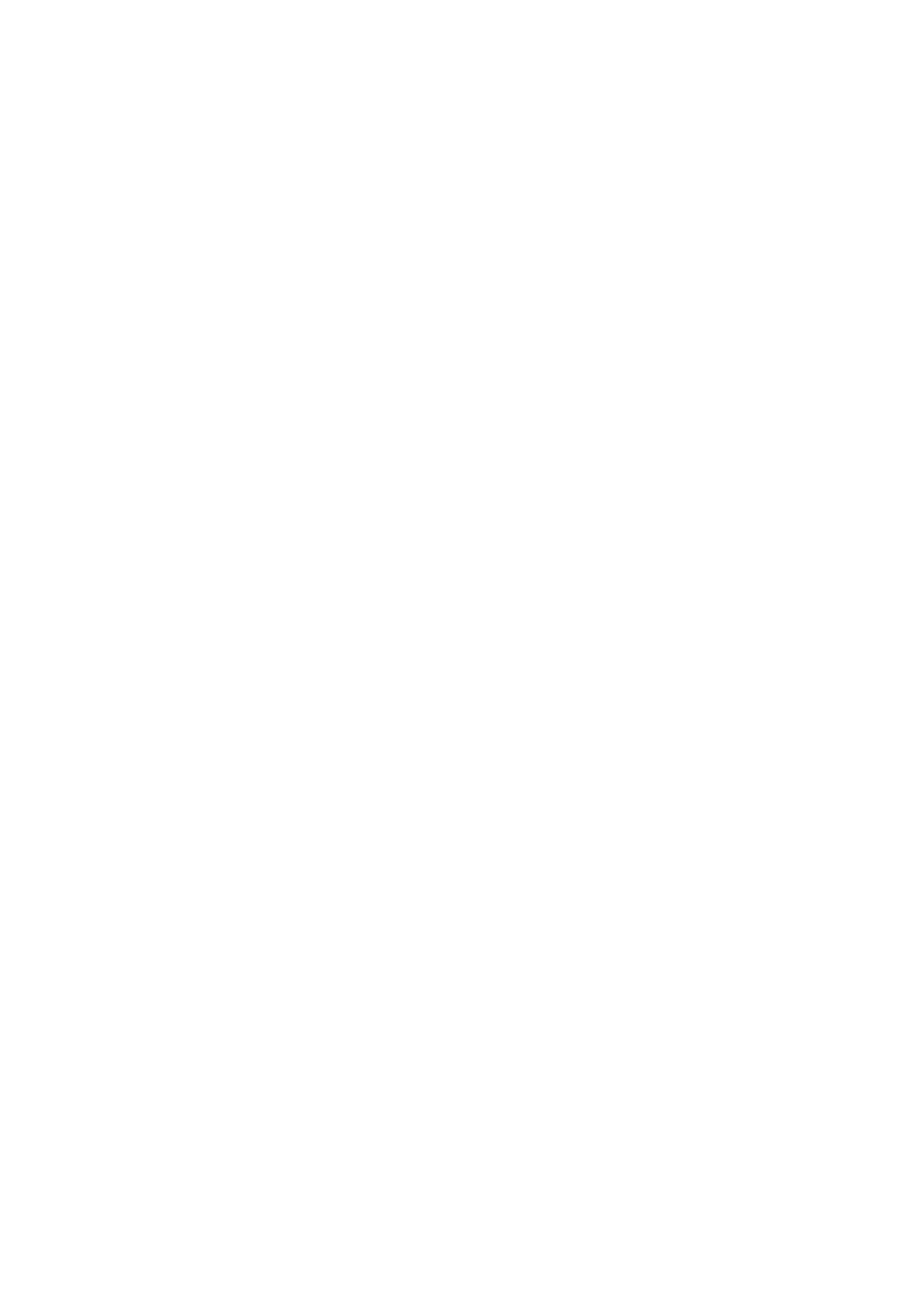## <span id="page-2-0"></span>**1 ENDURANCE introduction**

ENDURANCE aims to assist cities and regions with developing Sustainable Urban Mobility Plans (SUMPs) by facilitating networking, mutual learning and sharing of experience and best practise across countries. ENDURANCE builds 25 national networks and an overarching European network making use of the existing EPOMM (European Platform on Mobility Management) structure. The main target groups of ENDURANCE are urban mobility professionals, cities and national authorities. The main benefits are efficient and lasting support structures for SUMP, which will be maintained by EPOMM beyond the end of ENDURANCE.

# <span id="page-2-1"></span>**1.1 Objectives of ENDURANCE**

- 1. Establish enduring national SUMP networks in **all** EU countries and Norway
- 2. Establish an enduring and integrated European SUMP audit, training and policy transfer network
- 3. Activate 250 cities in Europe to engage in SUMP and SUMP implementation
- 4. Raise awareness about SUMP and its benefits at national and European level institutions

## <span id="page-2-2"></span>**1.2 Expected Results**

The estimated results of the project will be:

- EUR 190 million total investments in sustainable mobility during the project (800 million by 2020),
- 1.5 million tonnes reduction of annual CO2 emissions by 2016 and 11 million by 2020
- 340,000 toe/year reduction in energy consumption by 2016 and 3.5 million toe/year by 2020.

This is possible due to a sustainable network of SUMP networks in all countries of the EU plus Norway that will continue to be fully active well beyond 2016, when ENDURANCE will end. This sustainable network could save the European citizens affected up to half a billion Euros on annual fuel costs by 2020, and will provide a better urban environment, a more thriving urban economy and a,m n higher quality of life in European cities.

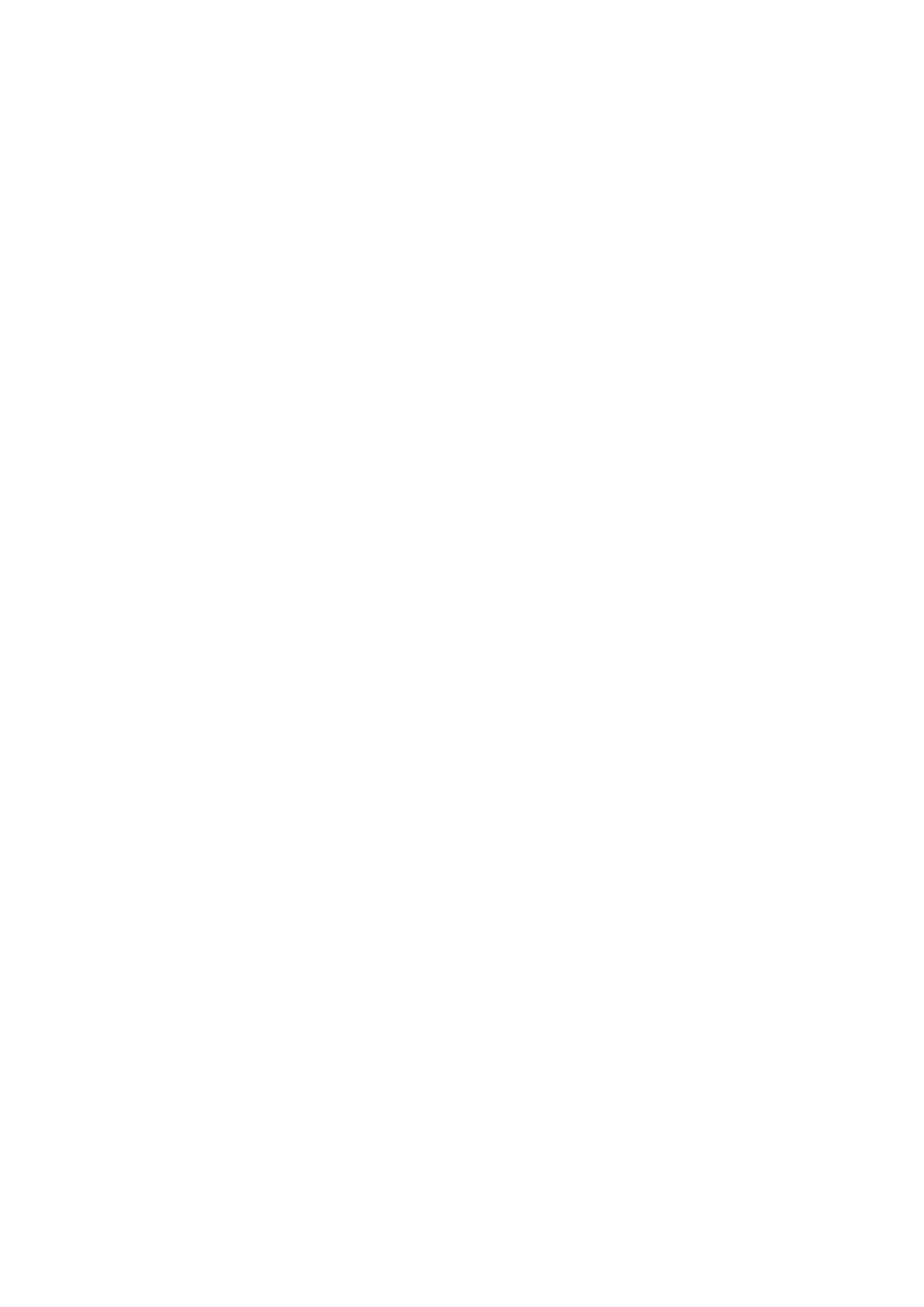# **Table of Contents** and the content of the content of the content of the content of the content of the content of

| $\mathbf{1}$   |       |  |
|----------------|-------|--|
|                | 1.1   |  |
|                | 1.2   |  |
| $\overline{2}$ |       |  |
|                | 2.1   |  |
|                | 2.2   |  |
|                | 2.2.1 |  |
|                | 2.2.2 |  |
|                | 2.2.3 |  |
|                | 2.2.4 |  |
|                | 2.2.5 |  |
|                | 2.2.6 |  |
|                | 2.2.7 |  |
|                | 2.2.8 |  |
|                | 2.2.9 |  |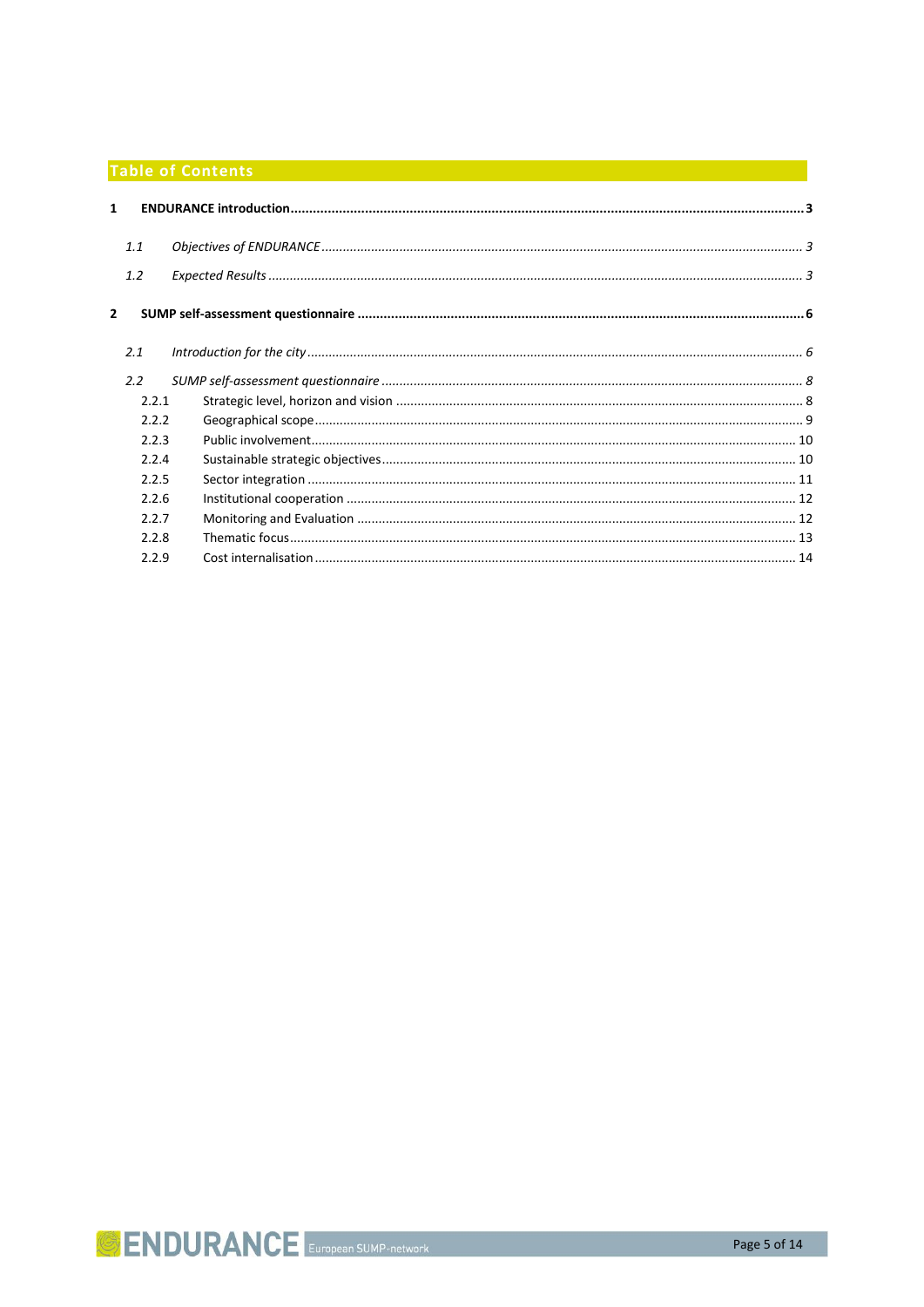#### <span id="page-5-0"></span>**2 SUMP self-assessment questionnaire**

#### <span id="page-5-1"></span>**2.1 Introduction for the city**

A Sustainable Urban Mobility Plan is a strategic plan designed to satisfy the **mobility needs of people and businesses** in **cities and their surroundings** for a better **quality of life**. It builds on **existing planning practices** and takes due consideration of **integration, participation, and evaluation** principles.

SUMP should be understood as a practical tool to improve your city's sustainable transport planning. It is more than just a document, as it represents a process of collaboration between departments, policy fields and stakeholders.

Providing the answers to the *self-assessment questionnaire* below will help you to assess the key elements of (a better) SUMP policy development. It builds on the European SUMP Guidelines developed by the Eltis-plus project [\(http://mobilityplans.eu/index.php?ID1=8&id=8\)](http://mobilityplans.eu/index.php?ID1=8&id=8). It may be helpful to quick-scan these guidelines before you fill in the questionnaire. Also, if you do not understand what is meant by certain questions, the guidelines may be able to give you the answer. The questionnaire assumes that your city possesses a form of general transport plan outlining the city's strategy and priorities for organising mobility and transport in the city (and beyond). If your city does not have an overarching plan, but only possesses topical plans, such as a cycling plan or a parking plan, there is no need to fill in the questionnaire and your city will be regarded as a beginner in the field of SUMP.

The general table below *[\(http://mobilityplans.eu/docs/file/eltisplus\\_state-of-the-art\\_of\\_sumps\\_in\\_europe\\_sep2012](http://mobilityplans.eu/docs/file/eltisplus_state-of-the-art_of_sumps_in_europe_sep2012)*) summarises the main differences between a Sustainable Urban Mobility Plan and traditional transport plans – keeping in mind, however, that a wide variety of transport plans exist.

| <b>Traditional Transport Plans</b>                                                          |                                | <b>Sustainable Urban Mobility Plan</b>                                                                                                             |
|---------------------------------------------------------------------------------------------|--------------------------------|----------------------------------------------------------------------------------------------------------------------------------------------------|
| Often short-term perspective without<br>a strategic vision                                  | Strategic level/<br>vision     | Including a long-term / strategic vision with a time<br>horizon of 20-30 years                                                                     |
| Usually focus on particular city                                                            | Geographic<br>scope            | Functional city; cooperation of city with neighbouring<br>authorities essential                                                                    |
| Limited input from operators and<br>other local partners, not a mandatory<br>characteristic | Level of public<br>involvement | High, citizen and stakeholder involvement an essential<br>characteristic                                                                           |
| Not a mandatory consideration                                                               | Sustainability                 | Balancing social equity, environmental quality and<br>economic development                                                                         |
| Low, transport and infrastructure<br>focus                                                  | Sector<br>integration          | Integration of practices and policies between policy<br>sectors (environment, land-use, social inclusion, etc.)                                    |
| Usually not mandatory to cooperate<br>between authority levels                              | Institutional<br>cooperation   | Integration between authority levels (e.g. district,<br>municipality, agglomeration, region)                                                       |
| Often missing or focussing on broad<br>objectives                                           | Monitoring and<br>evaluation   | Focus on the achievement of measurable targets and<br>outcomes (=impacts)                                                                          |
| Historic emphasis on road schemes<br>and infrastructure development                         | Thematic focus                 | Decisive shift in favour of measures to encourage<br>public transport, walking and cycling and beyond<br>(quality of public space, land-use, etc.) |
| Not considered                                                                              | Cost<br>internalisation        | Review of transport costs and benefits also across<br>policy sectors                                                                               |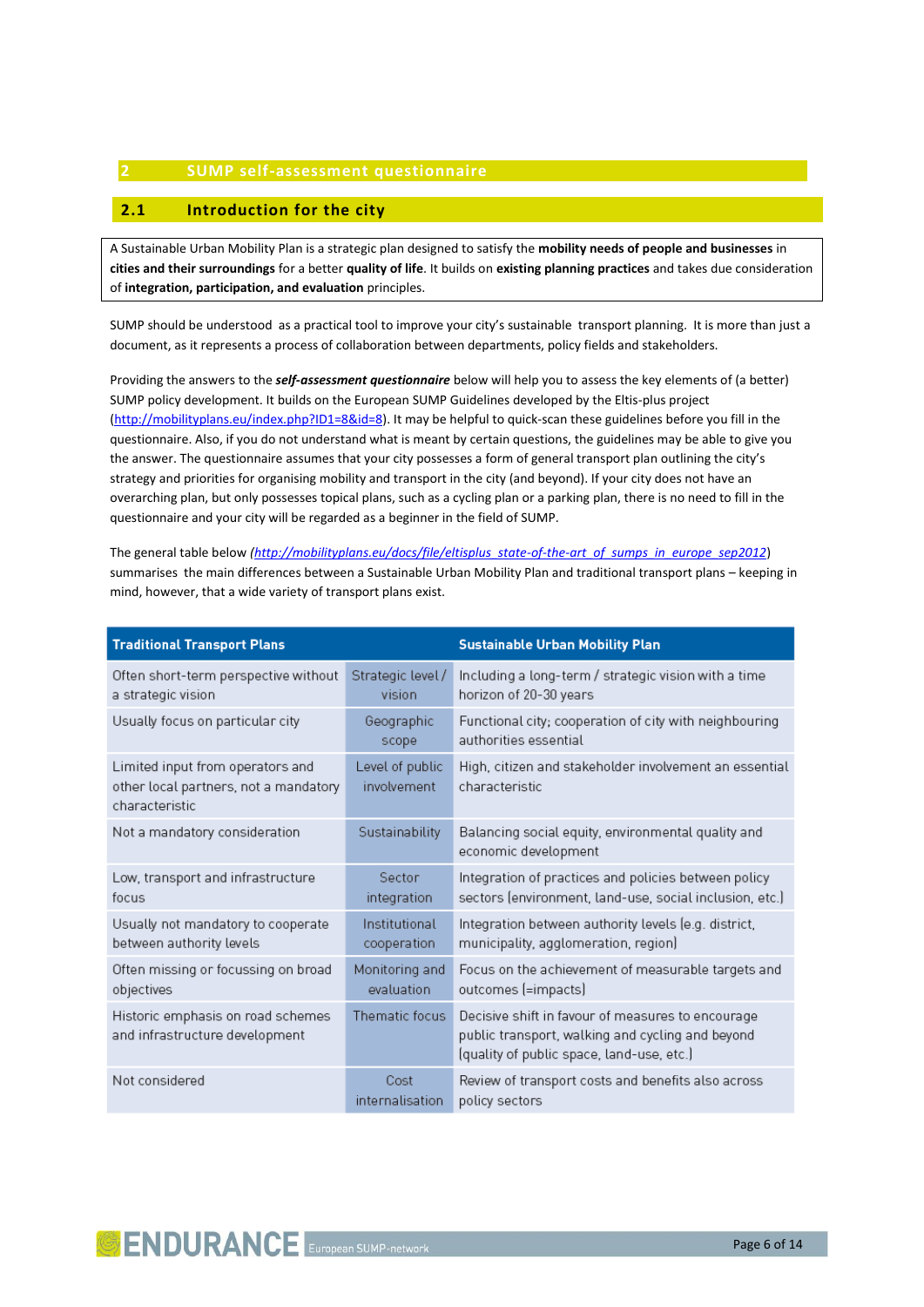Each section of this questionnaire represents one of the elements from the table above. At the end of every section, you will find a *scoring graph*.



#### **Scoring scale**

| 0        | Not an issue                        |
|----------|-------------------------------------|
| $1 - 2$  | Small first steps taken             |
| $3 - 4$  | Weak performance or development     |
| $5-6$    | Basic level / Some potential        |
| $7 - 8$  | Positive, some room for improvement |
| $9 - 10$ | In line with SUMP guidelines        |

Completing the graph is a method of drawing a conclusion on which level you perceive your own city to be. So, it's a **tool for self-assessment, awareness raising and further action to start or improve your SUMP.** Your country's National Focal Point (NFP) can help you to define your challenges, your needs, and the barriers you still face. The NFP will use this information to set the agenda for the national SUMP network that ENDURANCE will build in your country.

The self-assessment questionnaire is to be completed by a small group of city officials and – if possible – at least one representative from the political actors (e.g. councillor for transport)

An overview of the scores for all elements will give you a total score ( e.g. 48/90). If your city falls below 50% than you might consider urgent action to improve your urban transport policy and reform it to include more SUMP elements. It is best to start by improving elements that have a lower than average score. ENDURANCE partners will support you on making choices that help to make progress.

This self-assessment questionnaire will only give you a very rough idea of how you are doing on SUMP and what your main challenges are. It's not a very comprehensive nor academic approach. It is neither a benchmark tool for comparing or ranking cities! Your national ENDURANCE focal point can advise you on other audit or quality management systems that allow you to make a more thorough analysis.

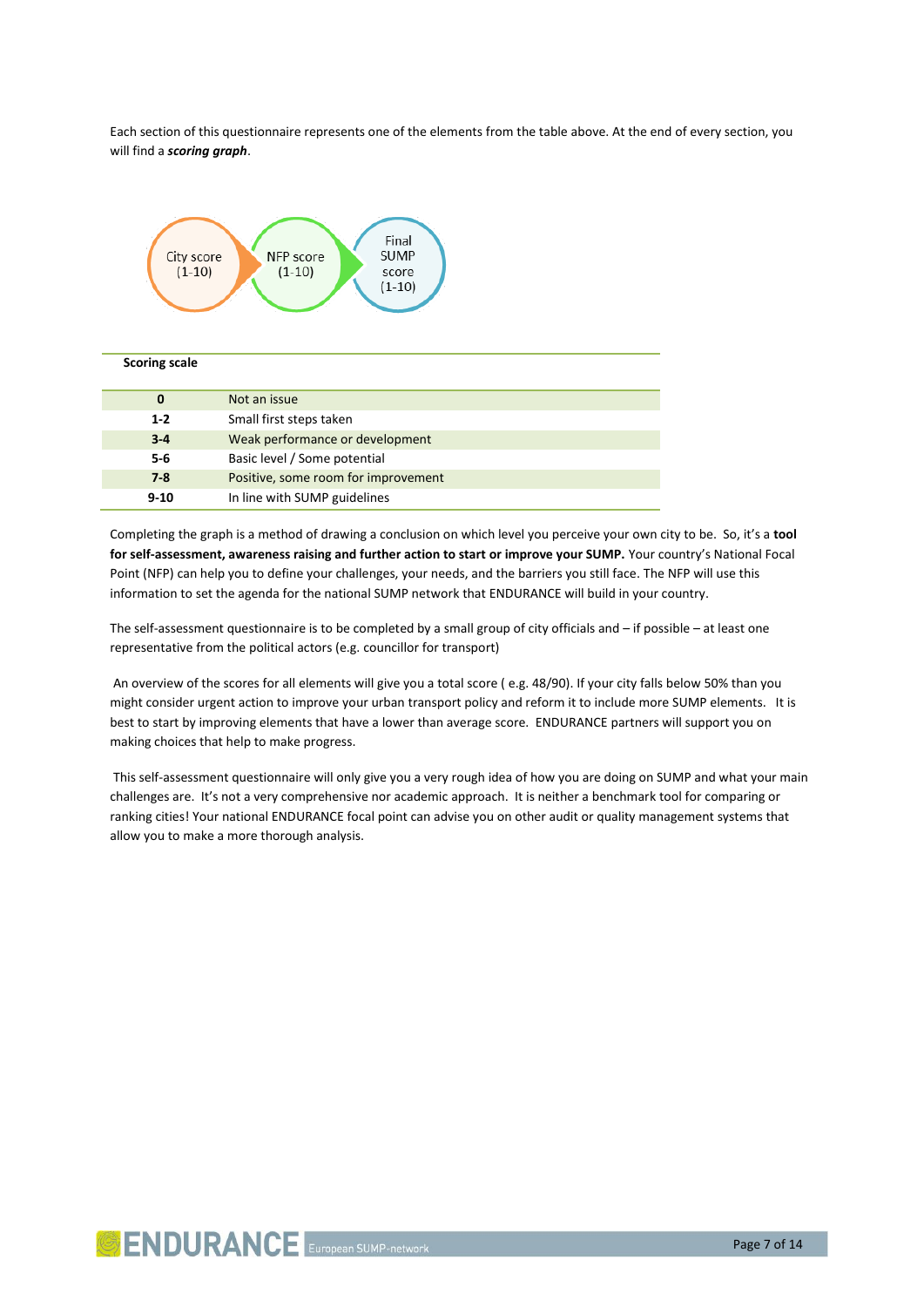### <span id="page-7-0"></span>**2.2 SUMP self-assessment questionnaire**

#### Transport Policy Document(s) in place

□ Local Transport/Mobilty Plan : Title

Other sub-plans or topical plans: (e.g. cycling plan, ...)

#### **Which policy documents were used for the development of the transport policy document?**

|                                               | <b>Used</b> | We do not know this | Not applicable |
|-----------------------------------------------|-------------|---------------------|----------------|
| <b>Local Land Use Plan</b>                    |             |                     |                |
| <b>Regional/National Land Use Plan</b>        |             |                     |                |
| <b>Regional Transport Guidelines</b>          |             |                     |                |
| <b>National Transport Guidelines</b>          |             |                     |                |
| Thematic plans (e.g. parking -specify below): |             |                     |                |
| <b>Theme</b><br>$\bullet$                     |             |                     |                |
| <b>Theme</b><br>$\bullet$                     |             |                     |                |
| <b>Theme</b><br>٠                             |             |                     |                |
| <b>Theme</b><br>$\bullet$                     |             |                     |                |
| <b>Theme</b><br>٠                             |             |                     |                |
| <b>Theme</b><br>$\bullet$                     |             |                     |                |
| <b>Theme</b><br>٠                             |             |                     |                |
| <b>Theme</b>                                  |             |                     |                |
| Theme                                         |             |                     |                |

**The European SUMP guidelines list the following five important milestones in the process of successful SUMP implementation. Which milestones have been reached or does your city plan to reach in its urban mobility planning process?** 

Analysis of problems and opportunities

Vision and Strategy

Implementation plan (actions)

Resources (staff, money, time) are defined in detail

Monitoring & Evaluation tool/report

Other:

### <span id="page-7-1"></span>**2.2.1 Strategic level, horizon and vision**

**1a. Does your Transport Policy start from a clear baseline analysis?** *(an analysis of the current status and problems of mobility and the transport system, resilience of the transport system to deal with expected and unexpected future events)*

 $\Box$  Yes

 $\prod$ No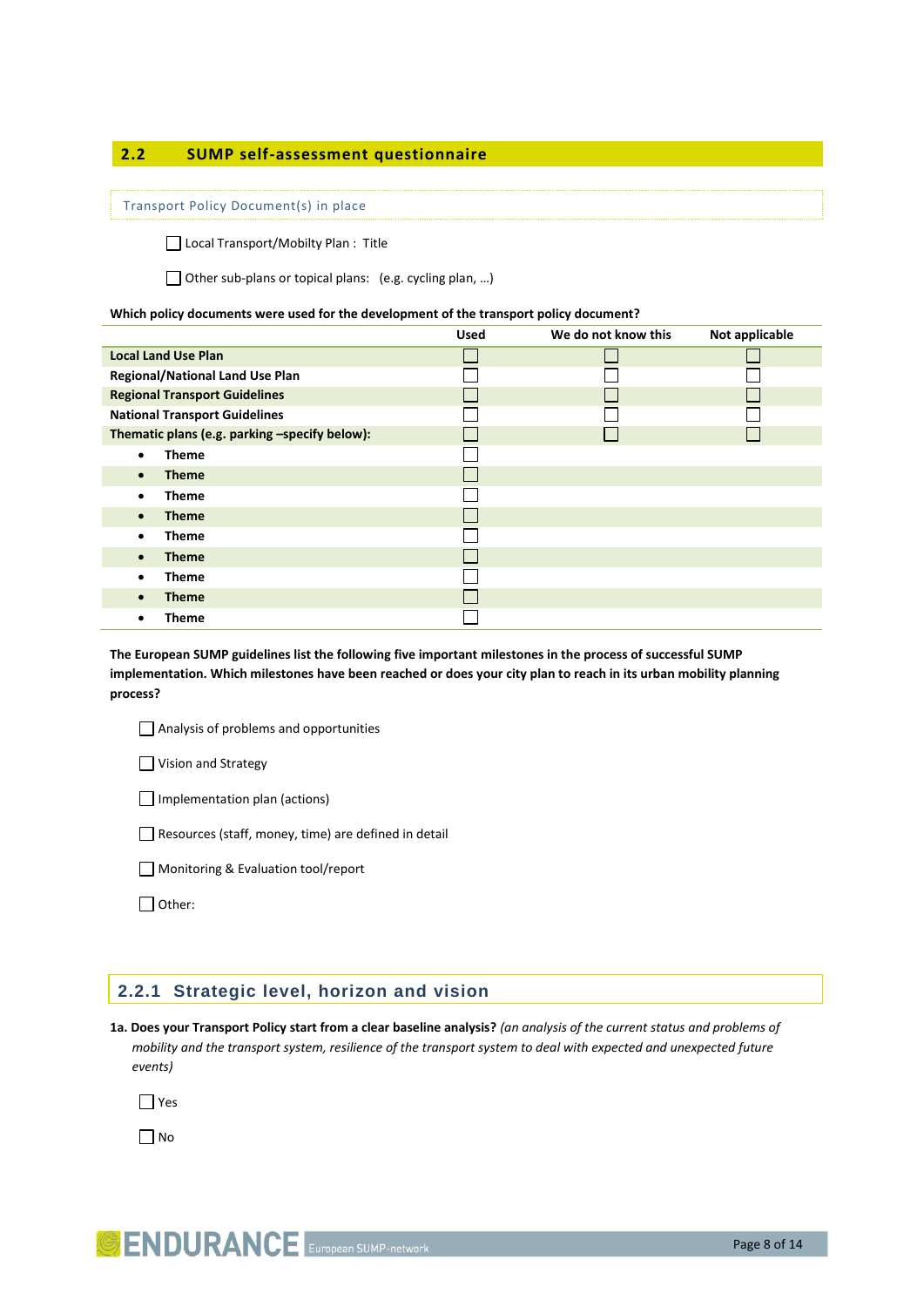**1b. Does your Transport Policy start from clear future scenarios** *? (a business-as-usual scenario that describes*  development if actions that are already programmed are implemented and different alternative policy scenarios that *describe developments resulting from the choice of different policies and measures)* 

Yes

 $\Box$  No

If 'yes', which ones ?

**1c. Your main strategic Transport Policy document has a planning horizon of:**

| $\Box$ < 5 years   | $\Box$ 20-25 years |
|--------------------|--------------------|
| $\Box$ 5-9 years   | $\Box$ 25-30 years |
| $\Box$ 10-14 years | $\Box$ > 30 years  |
| $\Box$ 15-19 years | None               |

#### **1d. If there is a long-term strategic vision, can you please formulate it briefly?**



#### <span id="page-8-0"></span>**2.2.2 Geographical scope**

The **geographical scope** of the local transport policy is

addressed to the city centre

 $\Box$  city wide

 $\Box$  city + periphery/agglomeration/district

 $\Box$  inter-city wide (cooperation with neighbouring municipalities or cities)



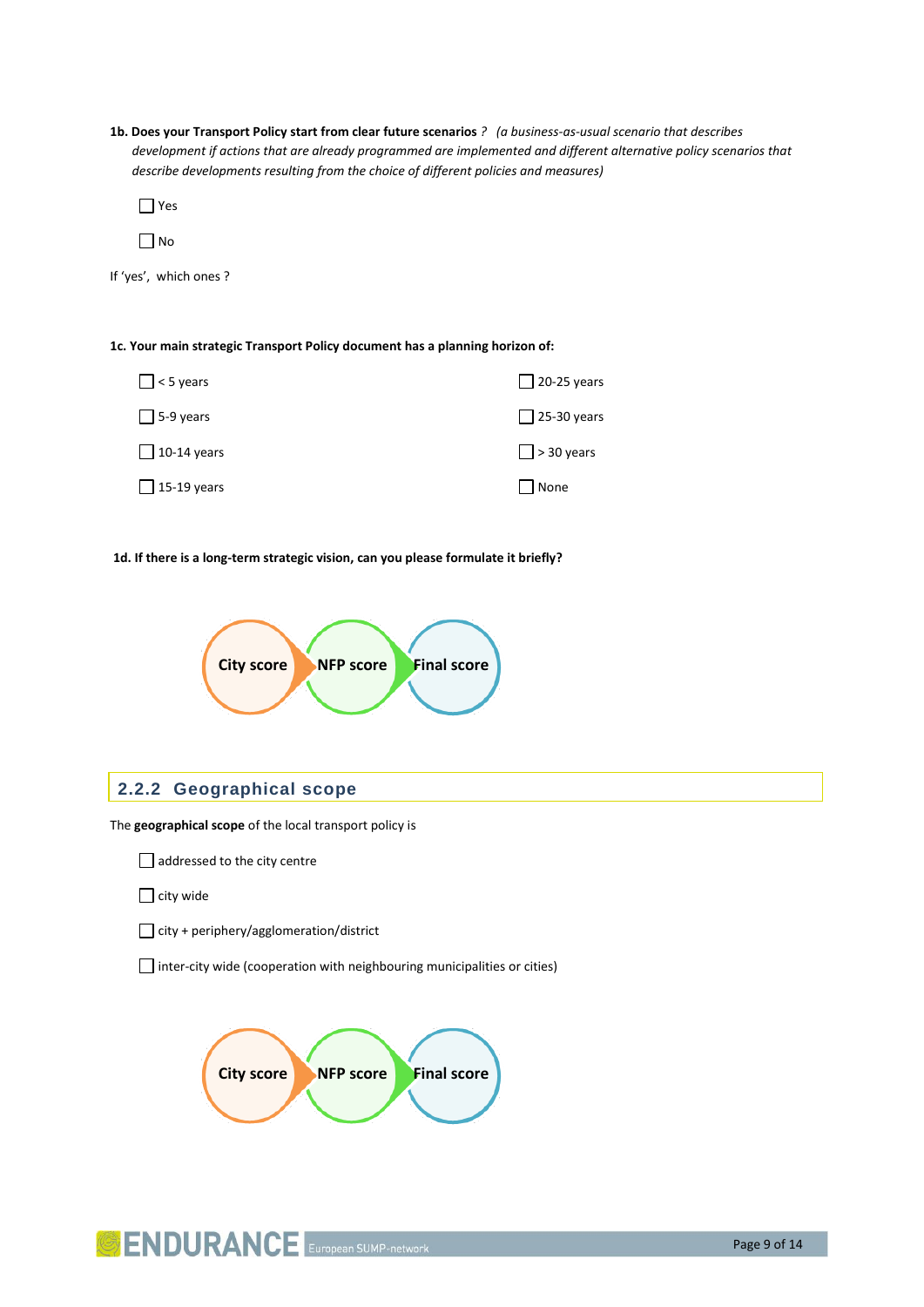# <span id="page-9-0"></span>**2.2.3 Public involvement**

| Does your transport plan include Public Involvement initiatives towards |
|-------------------------------------------------------------------------|
| Citizens in general?                                                    |
| Specific target groups?: please specify                                 |
| Stakeholders?: please specify                                           |
| If yes, what are the basic characteristics of public involvement?       |
| Structural (it is carried out regularly, throughout the process)        |
| Incidental (ad hoc approach)                                            |
| Direct (with citizens or stakeholders)                                  |
| Indirect (e.g. through representatives, such as advocacy groups)        |
| Based on interaction                                                    |
| Not based on interaction                                                |
|                                                                         |
| obligatory to planning process                                          |
| voluntary to planning process                                           |
|                                                                         |
| Further explanations/examples :                                         |
| <b>Final score</b><br><b>City score</b><br><b>NFP score</b>             |

# <span id="page-9-1"></span>**2.2.4 Sustainable strategic objectives**

Which themes are included in the formulation of objectives ?

Accessibility

Traffic safety

Climate/ CO2 emission

Air quality

 $\Box$  Noise reduction

Energy efficiency

**SENDURANCE** European SUMP-network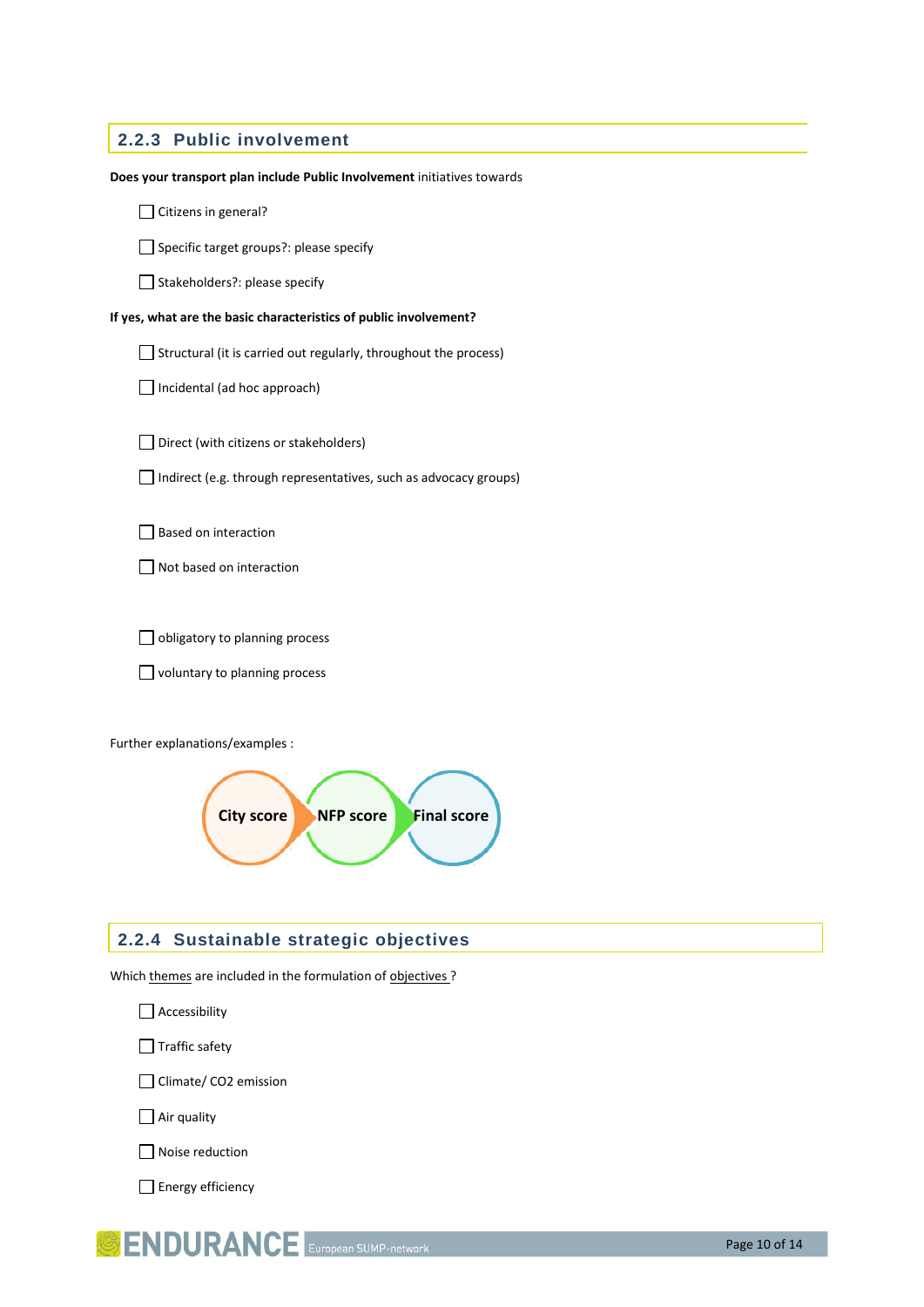

# <span id="page-10-0"></span>**2.2.5 Sector integration**

Which sectors does the transport department (plan to) cooperate with in this transport planning process?



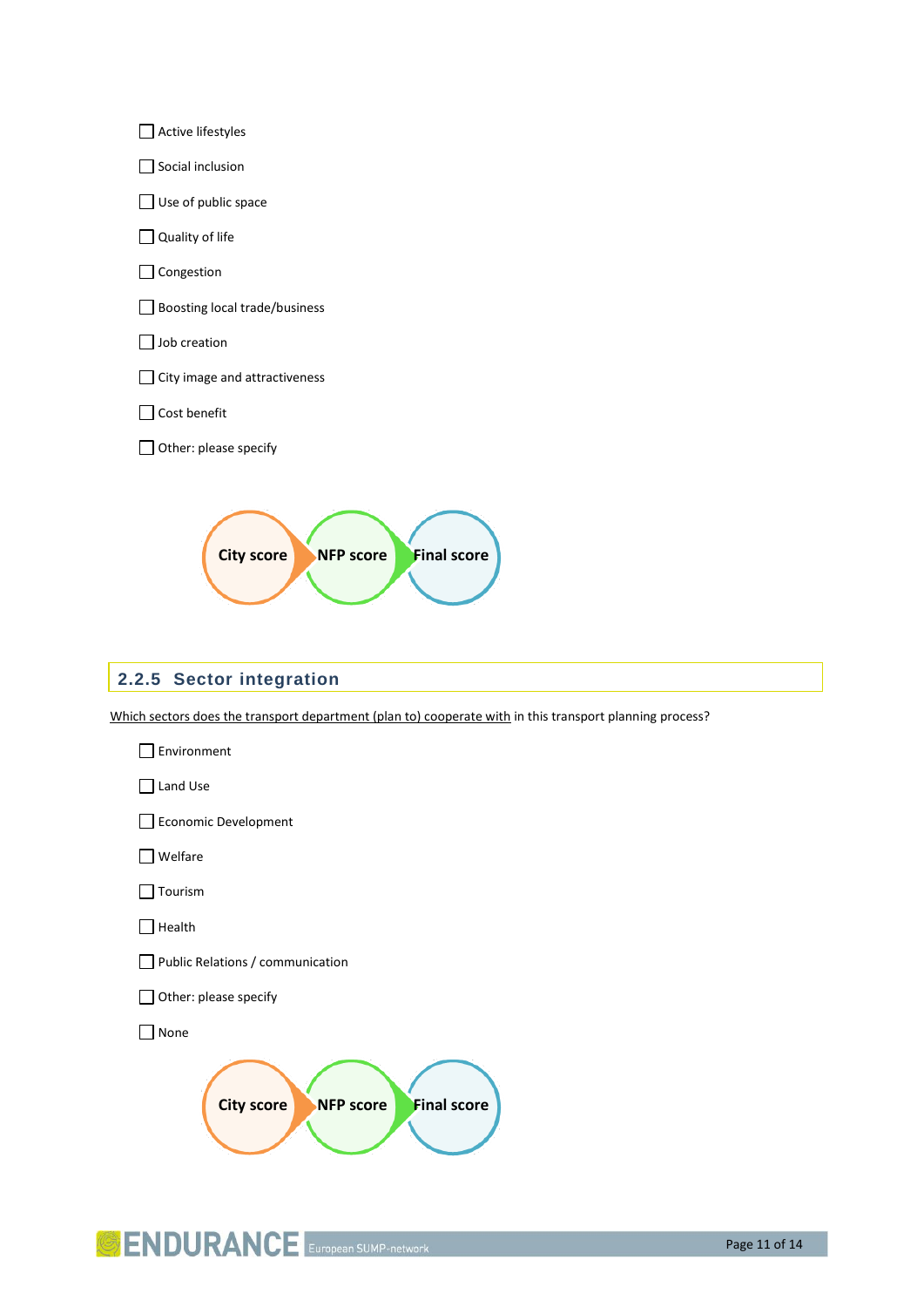<span id="page-11-0"></span>

# <span id="page-11-1"></span>**2.2.7 Monitoring and Evaluation**

To what extent do you focus on the achievement of measurable targets and outcomes for different themes?

- Tick N.A. (not available) if the theme is not part of the plan.
- For those themes that are part of the plan, tick the box if SMART targets are available.
- If there are SMART targets, tick the corresponding box to indicate how often these targets are being monitored.

|                              | There are<br><b>SMART</b> | <b>Monitored</b><br>yearly | <b>Monitored</b><br>every 2 to | <b>Monitored</b><br>every 5 | N.A. |
|------------------------------|---------------------------|----------------------------|--------------------------------|-----------------------------|------|
|                              | targets                   |                            | 4 years                        | years or                    |      |
|                              |                           |                            |                                | less                        |      |
| <b>Accessibility</b>         |                           |                            |                                |                             |      |
| <b>Traffic safety</b>        |                           |                            |                                |                             |      |
| <b>Climate/ CO2 emission</b> |                           |                            |                                |                             |      |
| Air quality                  |                           |                            |                                |                             |      |
| <b>Noise reduction</b>       |                           |                            |                                |                             |      |
| <b>Energy efficiency</b>     |                           |                            |                                |                             |      |
| <b>Health</b>                |                           |                            |                                |                             |      |
| Social inclusion             |                           |                            |                                |                             |      |
| <b>Environment</b>           |                           |                            |                                |                             |      |
| <b>Quality of life</b>       |                           |                            |                                |                             |      |
| <b>Economic development</b>  |                           |                            |                                |                             |      |
| <b>Job creation</b>          |                           |                            |                                |                             |      |
| <b>Cost benefit</b>          |                           |                            |                                |                             | L    |
| Others:                      |                           |                            |                                |                             |      |
| <b>Theme</b>                 |                           |                            |                                |                             |      |
| <b>Theme</b>                 |                           |                            |                                |                             |      |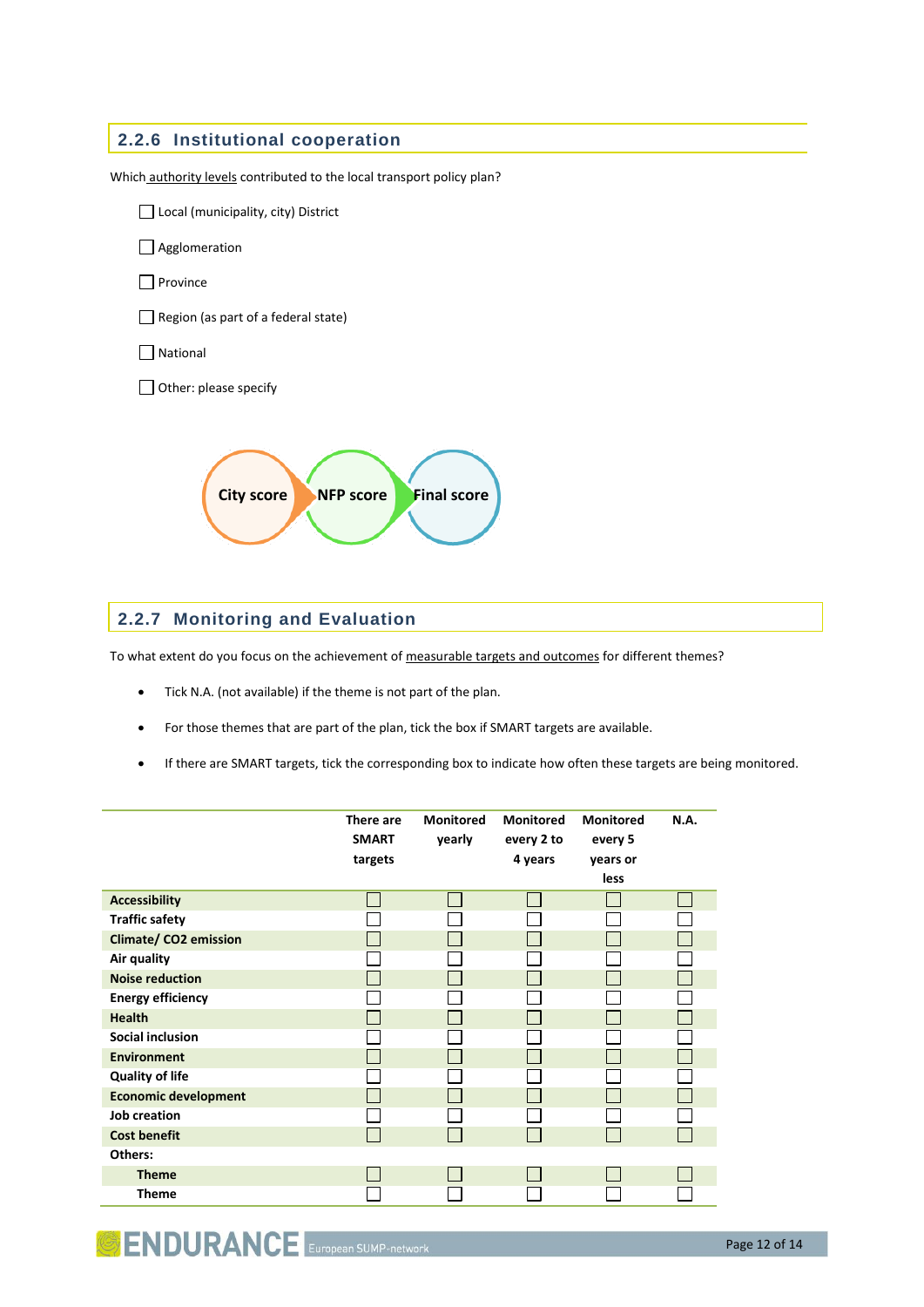| <b>Theme</b> |  |  |  |
|--------------|--|--|--|
| <b>Theme</b> |  |  |  |
| <b>Theme</b> |  |  |  |
| <b>Theme</b> |  |  |  |
| <b>Theme</b> |  |  |  |
| <b>Theme</b> |  |  |  |



## <span id="page-12-0"></span>**2.2.8 Thematic focus**

Our local transport policy document focusses on actions/measures in the field of:

| Road schemes & infrastructure                               |
|-------------------------------------------------------------|
| Traffic management (incl. IT solutions)                     |
| Traffic safety                                              |
| Walking                                                     |
| $\exists$ Cycling                                           |
| Public Transport                                            |
| Car                                                         |
| Parking                                                     |
| Multimodality                                               |
| (City)Logistics                                             |
| Mobility management                                         |
| Road pricing                                                |
| <b>Environmental zones</b>                                  |
| Clean vehicles                                              |
| Other: Please specify                                       |
| <b>Final score</b><br><b>City score</b><br><b>NFP score</b> |